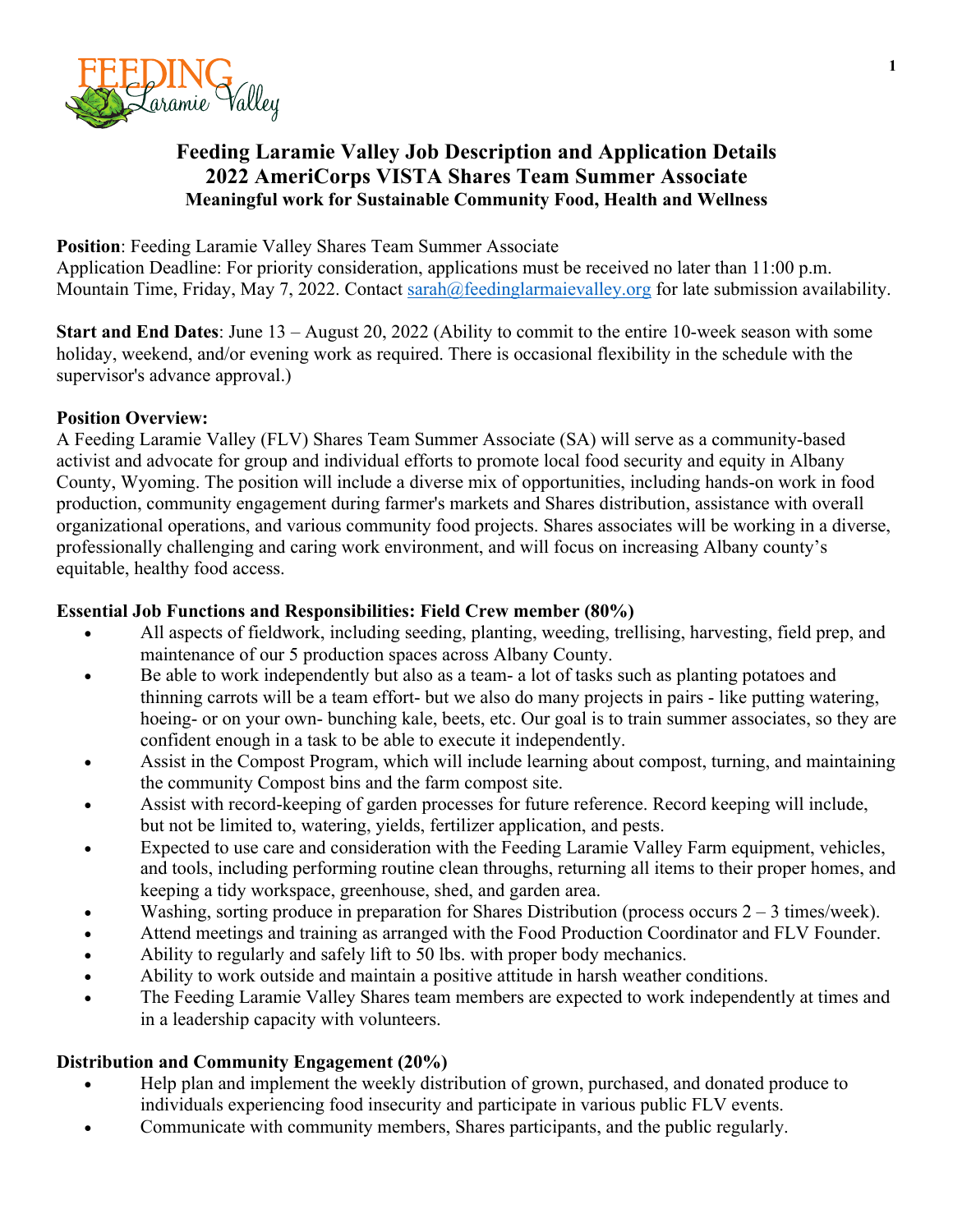

- Assist in setting up and staffing the FLV booth at Farmers Markets each Thursday and Friday afternoon from mid-July through August. Tasks include:
	- o Educate the public on Feeding Laramie Valley's Shares program and food production sites.
	- o Enlist Farmers Market vendors to donate food at the end of the market.
	- Weigh and recording food donations from vendors and the public.
- Participate in FLV-sponsored events and assist with community-based participatory research projects.
- Create a weekly personal narrative (and photo/art journal if desired) of the summer associate experience and submit to FLV Founder (this project will be subject to be shared with community on FLV promotional platforms).

**Financial Stipend**: Bi-weekly living allowance of about \$575.40, 35/hours work week for 10 weeks. Choice of an end-of-service education award of about \$1,374.60 that can be used for school payments or federal loans or cash stipend accrued at approximately \$345.00.

Summer Associates will also receive a weekly produce Shares bag filled with fresh produce, and are welcome to enjoy meals from the summer meals program on weekdays, at no charge.

## **Scheduling:**

#### **FLV Shares Summer Associate Hours**

35/hours per week, including a 1-hour lunch every day. The actual schedule will change throughout the summer and will be determined at a later date. The ability to commit to a flexible work schedule will be necessary.

#### **Additional Requirements:**

All FLV staff, interns, and volunteers are subject to background checks. In addition, a copy of a current driver's license record will be required to drive on behalf of FLV. At this time, we have adopted mask-optional, and vaccination recommended guidelines for entry and program participation at all program sites and events. We continue to track COVID-19 activity and adjust prevention and management practices as is advisable to help promote the health and safety of our community.

## **Application:**

Essay and interview required. If selected for an interview, two references are required.

Applicants are asked to write an essay of interest in the position, including experiences with community and other gardening work; and/or other experiences with social justice projects. In this essay, please describe why this position interests you, what relevant experience you may have, and why you would be a good fit for FLV. In addition, applicants may wish to include a statement on how they view this experience, enhancing their personal and professional goals. Farm experience is not necessary; this would be an excellent opportunity for an aspiring or beginning gardener or someone passionate, hardworking, and willing to try something challenging yet rewarding!

#### **For More Information and to Apply:**

Either apply online through the Feeding Laramie Valley website jobs page, or please email the essay and complete contact information to the Food Production Coordinator, Sarah Gray-sarah@feedinglarmaievalley.org,